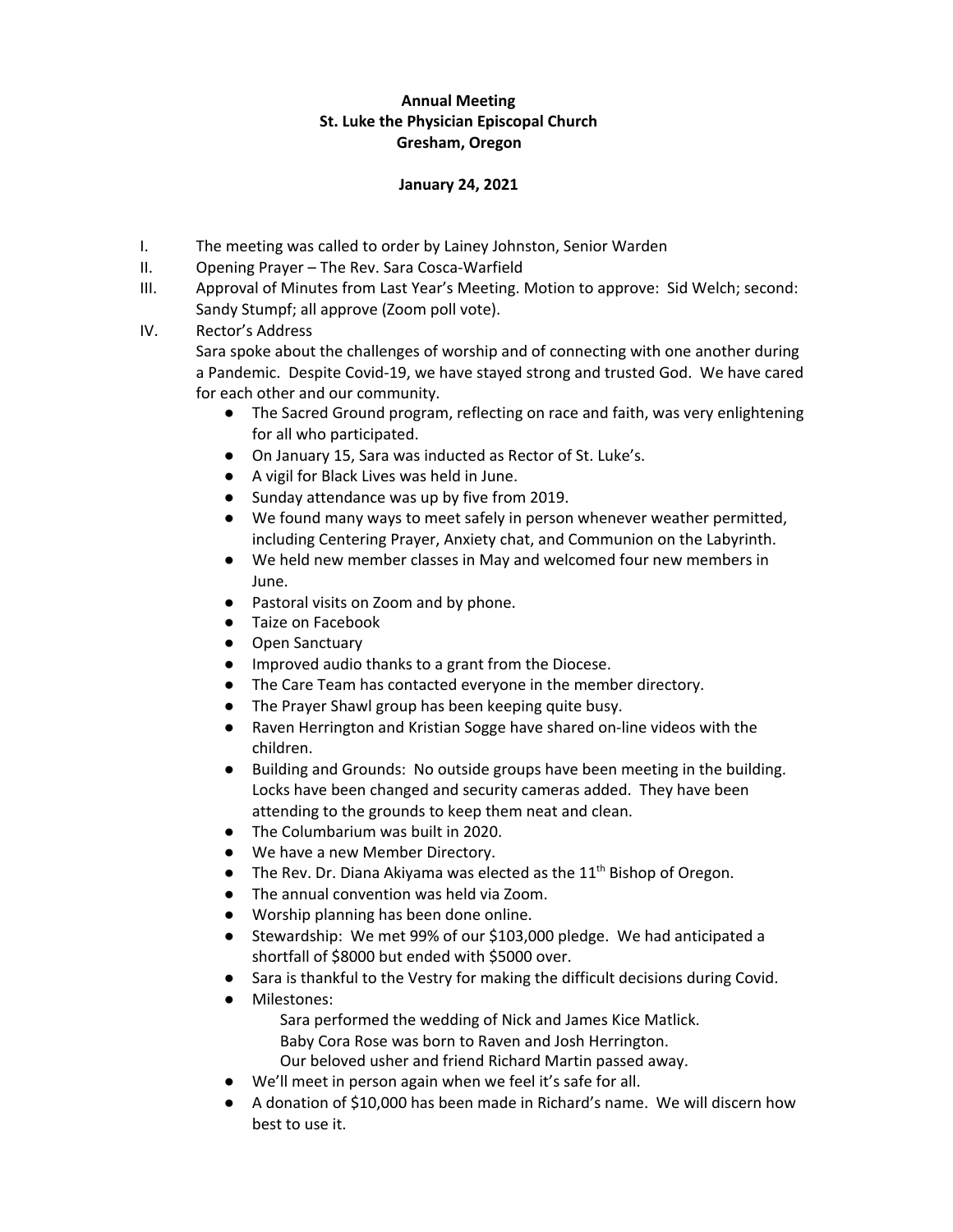- We're anticipating another new member class.
- We are hopeful for this year.
- V. Ministry Reports (See below)
- VI. Financial Report
	- A. Final 2020 Report See attached.
	- B. Presentation of 2021 budget Motion to approve budget: Steve Achilles; second: Marcy Ross. All approved (Zoom poll vote)
- VII. 2020 Diocese of Oregon Bishop Election and Convention
	- A. Barry Brandt and Sandy Stumpf served as delegates for the election and the convention. See attached reports.
	- B. There are currently no nominees for serving as delegates for 2021.
- VIII. Vestry
	- A. Thanks to the outgoing Vestry members:
		- 1. Linda Simmons
		- 2. Sid Welch
	- B. Thank you to the outgoing Senior Warden, Lainey Johnston.
	- C. Deborah Dobrenen is our new Senior Warden and Marcy Ross is our new Junior Warden.
	- D. Election of new Vestry members. See attached for candidate bios.
		- 1. Deborah Aronson
		- 2. Dennis Pilgrim
		- 3. Kristian Sogge
		- 4. There were no nominations from the floor.
		- A motion was made by Josh Herrington to approve the slate of candidates; second: Steve Achilles. All approved. (Zoom poll vote)
- IX. Closing Prayer Sara.
- X. Meeting was adjourned by Lainey Johnston.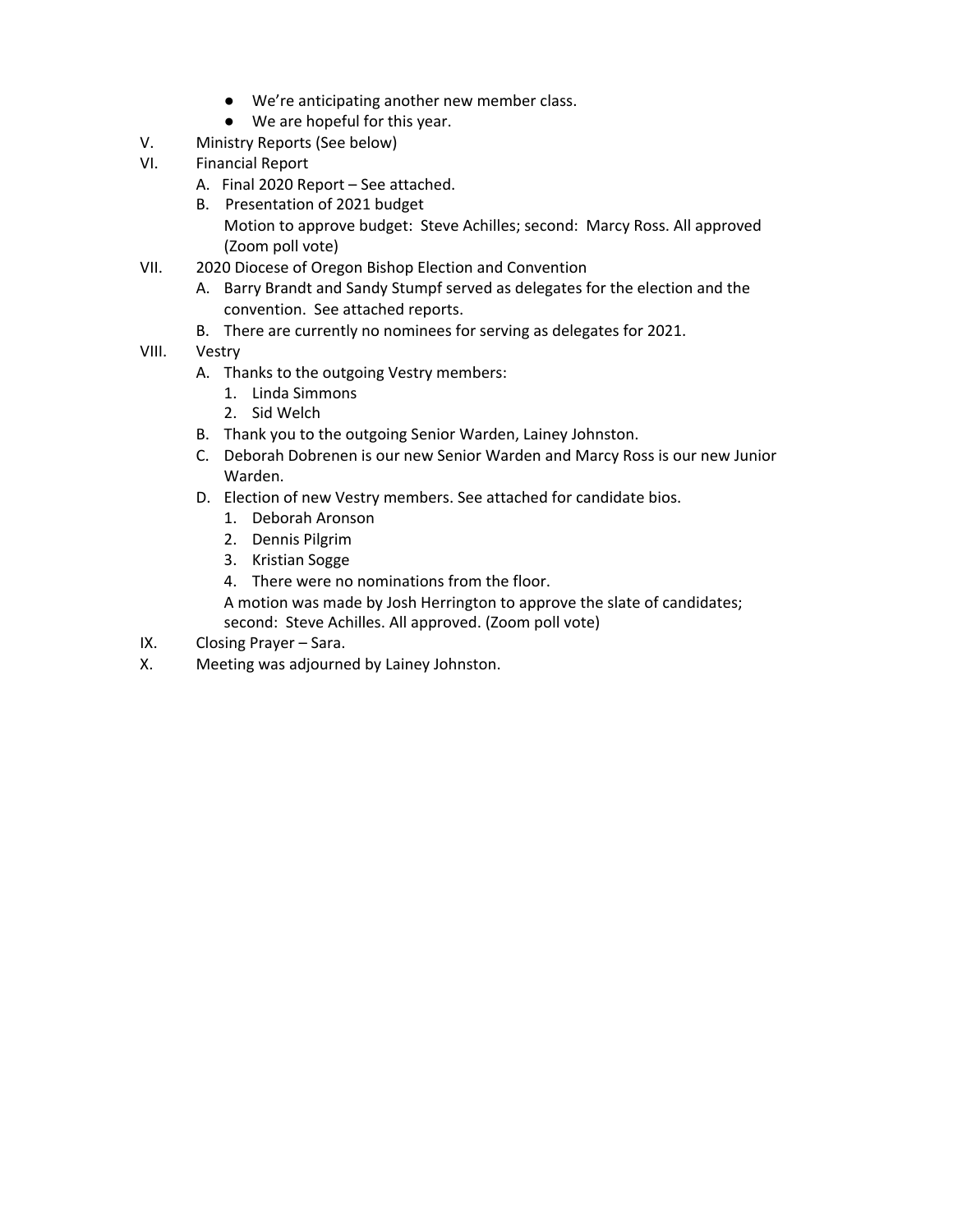# **Ministry Team Reports**

## **Building & Grounds**

*Submitted by Sid Welch*

- Kathleen and Jeff Booren joined our group and assumed leadership of our campus grounds. Gale Foresman also joined.
- They spent many hours cleaning out flower beds and making improvements over the summer. This group was also instrumental in our major tree trimming and clean-up project.
- Our furnace systems were serviced and inspected this past fall. All found to be in good shape.
- We began work on making our campus more safe and secure. All exterior door locks were rekeyed and a key tracking system was implemented.
- Security cameras were installed to monitor the Columbarium Memorial Garden area and the Rose Garden door entrance along with our rear parking lot.
- We continue to study all applicable Covid regulations and guidelines as we help plan for our eventual safe reopening.

Upcoming work:

- Remedy a water runoff problem from our parking lot into the Labyrinth and Memorial Garden areas.
- Exterior paint on doors and stair railings.
- Fire extinguishers will be due for service.
- Continued Grounds improvements.
- Additional Security cameras as needed.
- Repair two non-functioning exterior lights
- Remove and repair or replace our bent flagpole.

# **Columbarium**

## *Submitted by The Rev. Laurel Hart, Deacon*

St. Luke's Columbarium began as a dream nearly six years ago when a small group of parishioners decided to explore the idea of establishing a place for the cremated remains of members of this parish or their family members. The church committee visited other Portland area Episcopal churches with columbaria to gain ideas that would help develop our project.

With the chosen 48-niche unit selected and site design completed and approved by the vestry, our project manager began to get information from the City of Gresham and the Oregon Mortuary and Cemetery Board to be certain that we did not violate any standing rules or regulations and could plan a budget to pay fees to the government.

During a year-long process, our project manager and committee chairperson kept the hierarchy of city government informed as well as the people who live in the neighborhood surrounding St. Luke's two-acre church campus. The zoning for the church site had to be changed because of the addition of human remains to the campus.

After completing a 75-page detailed application, including drawings to scale, and gaining approval from community residents and the city's Planning Department for the design of our columbarium, our contractor, Terry Olsen, of Emerald Stone Masonry began construction. The first granite unit with 48 niches was delivered and installed on May 29, 2020 to a small cheering group of the parish community.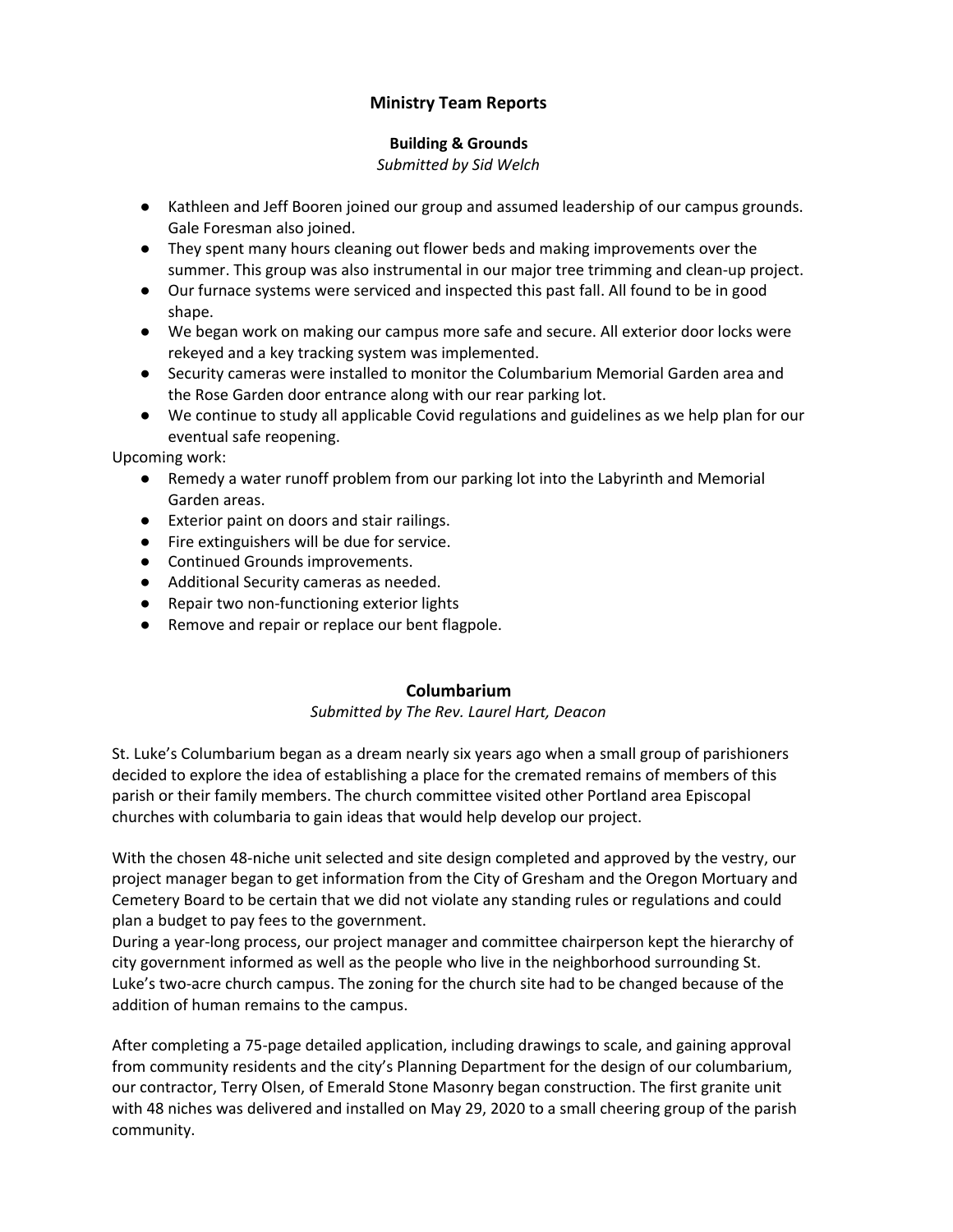Currently, we are waiting for the winter weather to end so that we can finish several parts of the plan that are not yet done, including a rock-faced stone bench to be placed in the middle of the stone circle. We also are waiting for certain plants to become available in the spring so that we can complete the planting of about 200 plants and trees. Last fall, we installed and reconditioned the St. Luke icon that used to be near the front of our church near Towle Avenue. To be complete, the icon only needs a rock facing on its base. The contractor will begin work on these final items during February.

All of this construction work, however, did not delay the use of the developing facility. To date, 17 niches have been sold. Several deceased parish members have been interred for their final rest and other spaces are waiting for their use by members whose families have pre-planned their final arrangements.

St. Luke's is also planning for future needs with two concrete pads already installed that meet specifications for two more 48-niche columbarium units. Those units will be added when the current one is nearing its capacity. The vestry decided to set aside three niches in the current unit and two niches in each of the two future units for charity use, at the discretion of the rector.

Sincere thanks to Maryland & Buzz Busby, Peggy Long, Sid Welch and Jim Hart for all their research, planning and execution to bring this dream to fruition.

## **Care Team**

### *Submitted by Lainey Johnson and Roberta Peterson*

HOW do we care for each other at a time of a worldwide pandemic, social isolation and anxiety? When our community was forced to end all gatherings in our beloved worship space, we had to find other ways to reach out and care for one another. Here is a brief summary of our efforts.

We began with a core team of volunteers; we have attempted to make regular caring contact with parish members for whom we had phone numbers, emails and street addresses. Some of us call, others send emails or cards. When the weather cooperated, we were able to meet (socially distanced and masked). Others have gone shopping for our folks unable to leave their homes.

We began an ongoing "Fun Anxiety Group" which meets on Zoom (or outdoors, weather/season permitting). Despite its name, this has been a crucial safety net for battling isolation present during this pandemic. We have rallied to provide meals for our folks and their families facing medical procedures. Our Centering Prayer group continues to meet twice a month on Zoom, providing a safe place of calm and quiet for folks to rest, reflect and pray.

When specific crises have arisen, we've pulled together smaller teams to support our most vulnerable members. (Special thanks to Eva Bock and Jack Bevilacqua for all their extraordinary love, walking our Richard Martin home.) We could not have done any of this without the care and love of our members. Each and every one of you contributes to making us a Beloved Community.

## **Prayer Shawl Ministry**

The Prayer Shawl Ministry at St. Luke's was formed in October 2017 and as of this writing we have given out eighty-eight of these beautiful shawls to members of our parish or to their friends and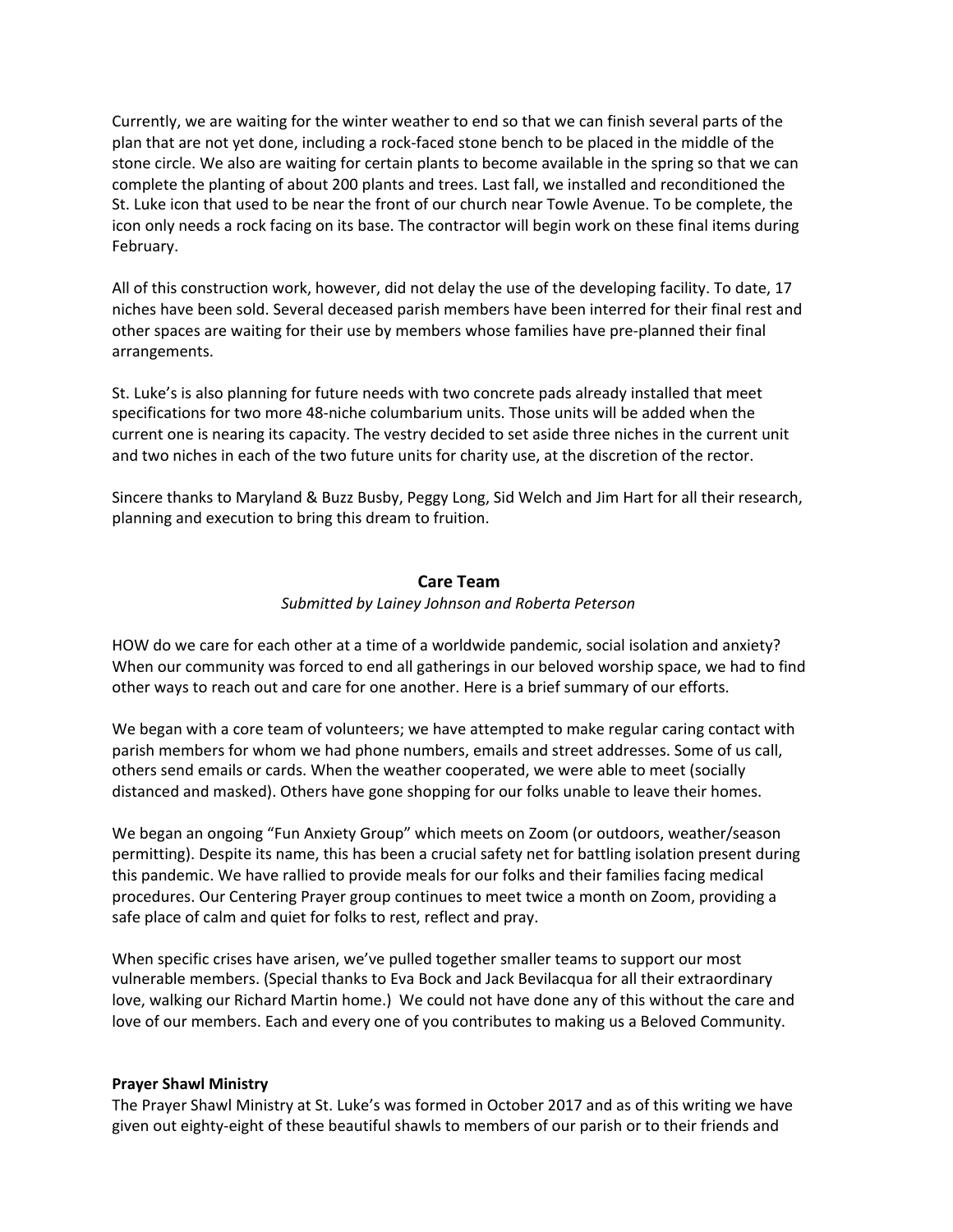family members who are in need of comforting care. These shawls have been sent to a number of places within the United States, Canada, Alaska and one was sent to Kenya.

Prior to the outbreak of Covid-19 our group would meet one Saturday per month at Springwater Studio from 10 o'clock until noon chatting over cups of coffee and enjoying fellowship as we did our knitting and crocheting. We haven't met since February 2020 but production has not slowed the progress of our dedicated and talented members.

Members are Lucy Mulford, Mona Pilgrim, Sally Day, Linda Meade, Laurel Hart, Roberta Peterson, and Gesila Ray. Gesila had enjoyed making little hats for newborn babies at Mt. Hood Medical Center.

We look forward to meeting in person again when it is safe to do so and anyone who would like to participate in this ministry is welcome to join us.

## **Welcome** *Submitted by Marcy Ross*

The Vestry for St. Luke's Episcopal Church began meeting with just the slightest hint of a new virus hitting a small population of the world. Our hope for the best and Diocesan-recommended guidelines fell on the wayside as the virus quickly morphed into a worldwide pandemic, and church gatherings were immobilized.

That did not deter us from re-inventing the wheel, to conduct the business of St. Luke's and find new ways to reach our community. I must say that we were led by an incredibly gifted and quick thinker, Rev. Sara, being the light of this church in this dark and foreboding world new to all of us. An unrelenting angel of calm and vision, she has been our rock.

Each of us were given a platform on which to restructure our Committee's goals, in this case the Welcome Committee. We even discussed meshing committees together for special community purposes (i.e., Welcome and Outreach). Where once we were literally "party" to weekly coffee hours, celebrating birthdays and planning summer barbeques to welcome new members, we had to reinvent for the return of fellowship. The Welcome Committee made a New Directory sign up available and turned it over to the Office, which in turn brought it to life online. And lo and behold, in the spring/summer months, we gained some wonderful new members!

Welcome carved out a new vision to celebrate new visitors, scripting ideas of interaction with ushers and parishioners, designing a new "Welcome Brochure" and a new "Who We Are-What We Do" brochure, and envisioning the Narthex with a fresh look. With the recent passing of our beloved Richard, the Narthex will be a true focal point in the very near future, honoring all that Richard represented at St. Luke's.

We look forward to continuing our spiritual lives together in person someday very soon. In the meantime, we are grateful for Rev. Sara, Marcia, the Vestry and all the members of the parish, in continuing to worship, pray and gather through our Zoom time together.

> **Outreach** *Submitted by Deborah Dobrenen*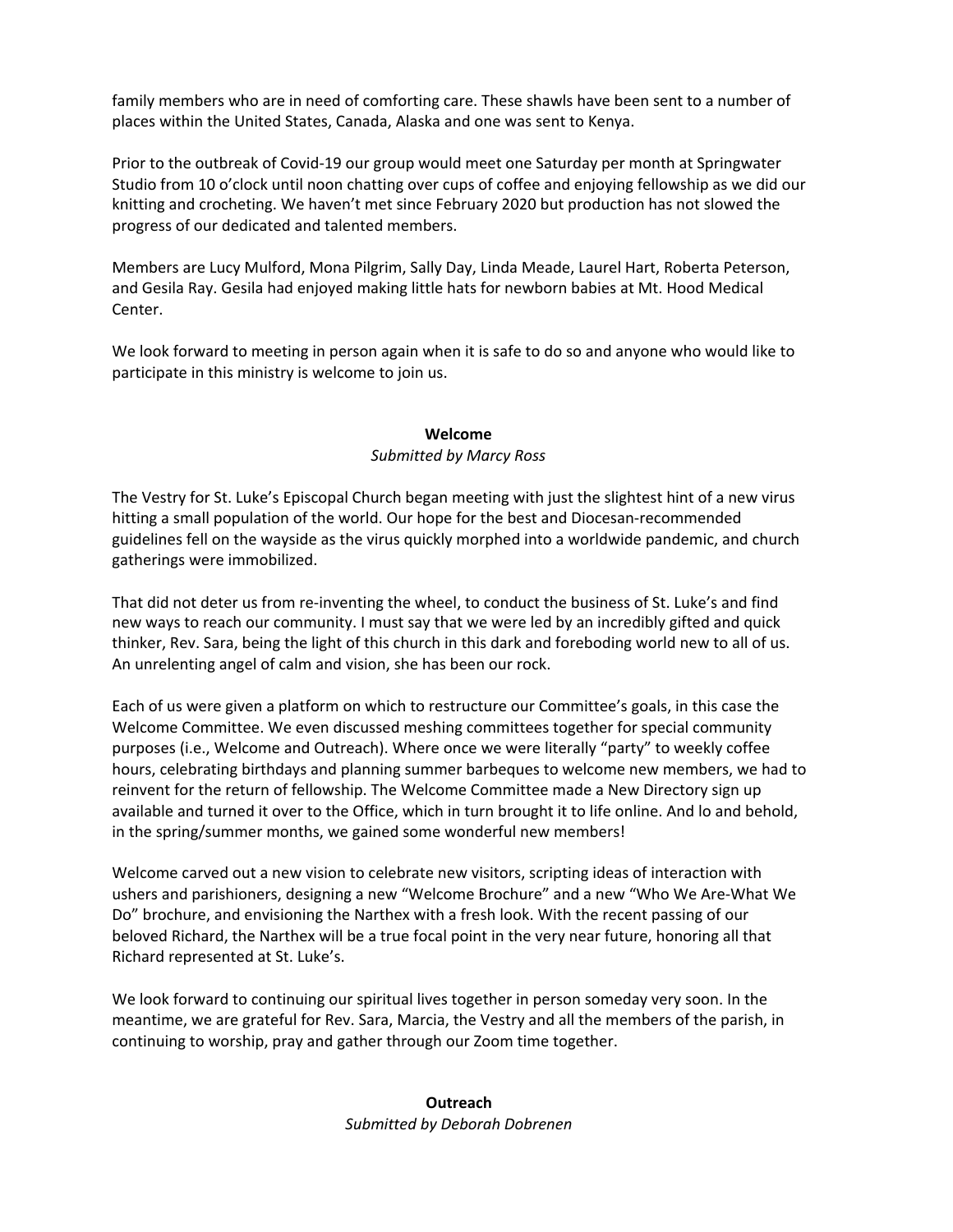As I reflect upon St. Luke's outreach this past year a few highlights come to mind. Early in 2020, a few of us on the outreach team toured both Zarephath Kitchen and My Father's House to explore volunteering possibilities. When the pandemic hit in early March, we changed course and were able to contribute money only to these two organizations. Fortunately, we were still able to fill and deliver about 35 stockings to the children at My Father's House in December. Food for Families, a local food bank, was another opportunity several of us helped out with, filling hundreds of bags of groceries for families in need. Kizimani, serving struggling communities in Kenya, is also a mission St. Luke's contributes to. Sacred Ground classes carried on despite Covid-19, educating and inspiring us all to consider next steps in our work building a beloved community both inside and outside the walls of St. Luke's.

## **The Ark Children's Ministry** *Submitted by Raven Herrington*

In March we took Sunday school online by pre-recording Sunday school video lessons. We also provided printable activities and resources that went with these videos. We continued these videos until August. In October Kristian and Raven made "Boo bags" (treat bags) for our youth for Halloween and had the pleasure of going to drop them off and see our youth and their families. Our Advent wreath making zoom event at the beginning of December was so much fun and kicked off our advent season in a joyful way. Our youth also participated in our Advent services by taking turns lighting the advent candle and reading our advent prayer each week.

I have been SO proud all year of how our St. Luke's youth have shown resiliency, courage, and love during these challenging times. It is our joy to serve in this ministry and we are looking forward to another year of growth and creativity in 2021.

## **Worship & Music**

*Submitted by Ginger McIntyre & Kathy Douglass*

#### **Ginger**

Thanks to modern technology, and with Rev. Sara's guiding hand, we have been able to gather together for worship on Zoom, and to find peace through Taize live-streaming on Facebook. We also have the opportunity to meet on Zoom every Wednesday morning and Friday evening to pray as a community. During Advent, Rev. Sara led us in a short prayer and candle-lighting every evening. Our Worship committee met in advance of Lent and Advent to plan our Sunday services and discuss ideas for ways to move deeper into each season.

#### **Kathy**

I looked through my music binders recently, the binders our musicians use when we gather for worship on Sunday mornings. They've not been touched since we were able to use them last March. I discovered that one of the last hymns we all sang together in the sanctuary was 'Breathe On Me, Breath of God'. As we've been distanced for so long now, unable to gather as a community in person to worship, to pray, to sing, to celebrate the Eucharist, I find it poignant that one of our last sung prayers to God was a plea for breath. "Breathe on me, breath of God, fill me with life anew, that I may love the things you love, and do what Thou wouldst do." At a time when we are lovingly and safely caring for each other by staying apart, when we have to be so careful with our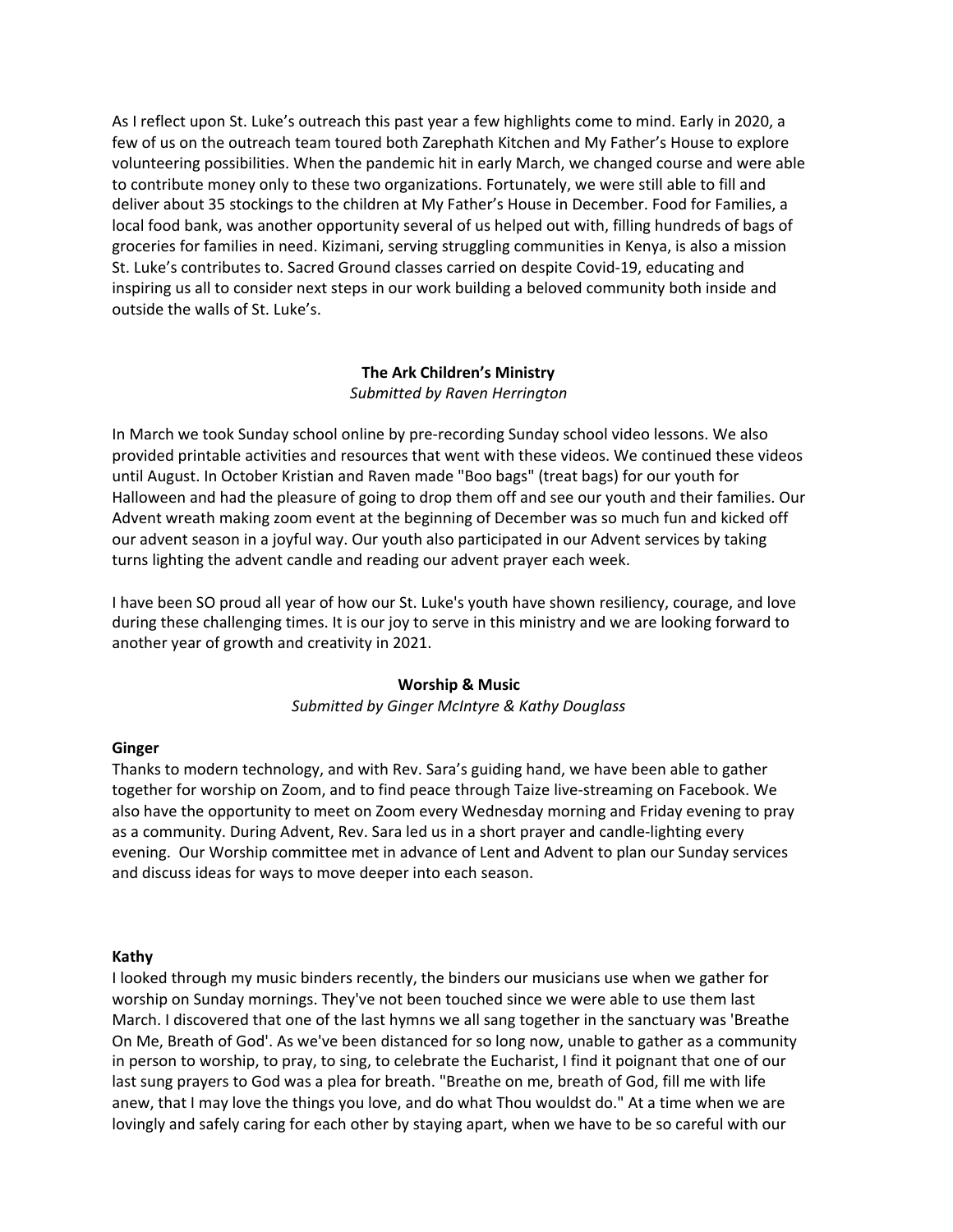breath, the breath of God is carrying us through one of the most distressing times many of us have ever known. We are carried as individuals. We are carried as a community. That's one of the gifts of music, it carries us, the words and melodies latch on and linger long past the song's end. I am deeply grateful to Josh Herrington, to Rev. Sara, to all those who helped us build new paths to people and make such strides with the sound equipment and sound quality for our services. As we are all discovering, there is beauty in these ashes, there are gifts being uncovered during this season. We've been able to continue with our Taize Gatherings, and with the Livestream, we've been able to welcome more people into songs, stillness, sacred words and silence. Rev. Sara asked last Spring if it might be possible to stream a little live music now and then from the church, since so many of us are longing for the sight of 'home'. That idea gave birth to Open Sanctuary. It is a joy to make music with Jack Bevilacqua and Jane Day, to play songs of lament, hope, faith and peace. I long for the day when more of our musicians can safely gather, when I can look up from my piano and rather than see rows of empty pews, see your faces, and rather than hear just a few voices, hear all of us, once again, singing together, carried on the breath of God. Here's to the day.

## **Financial Report**

#### **2020**

*Submitted by Linda Simmons & Jim Stumpf* The role of the finance committee is primarily to provide financial oversight for St. Luke's.

St. Luke's committee is made up of four members: Reverend Sara, Marci Welch, Linda Simmons and Jim Stumpf. The committee was formed in August of 2019 and meet on a monthly basis to discuss the finances of the church. Marci Welch provides the monthly Profit and Loss and Balance Sheet for the review of the committee.

Primary Functions of the Committee:

- ●Develop an annual operating budget.
- ●Approve the budget within the finance committee.
- ●Present Budget to the Vestry for final approval.
- ●Monitor adherence to the budget on a monthly basis.
- Set long-range financial goals.

●Present to the Vestry monthly reports, make recommendations and point out any financial change for their final approval.

There was a period of absence of a finance committee TEAM as we searched for a new Rector. When Reverend Sara was hired in 2019 she identified that we had no formal Finance Committee and asked if we could renew the Finance Committee. A new Committee was formed shortly after her hire.

Pre Covid-19 we would meet in person in Sara's office and now we meet monthly via ZOOM, which for the most part works fine. We discuss what our income is for the month and also go over our spending, bill paying, bank accounts, savings and investment accounts. Any major expense is discussed and a recommendation for payment is made to the Vestry. No monies are allocated or used without our recommendation.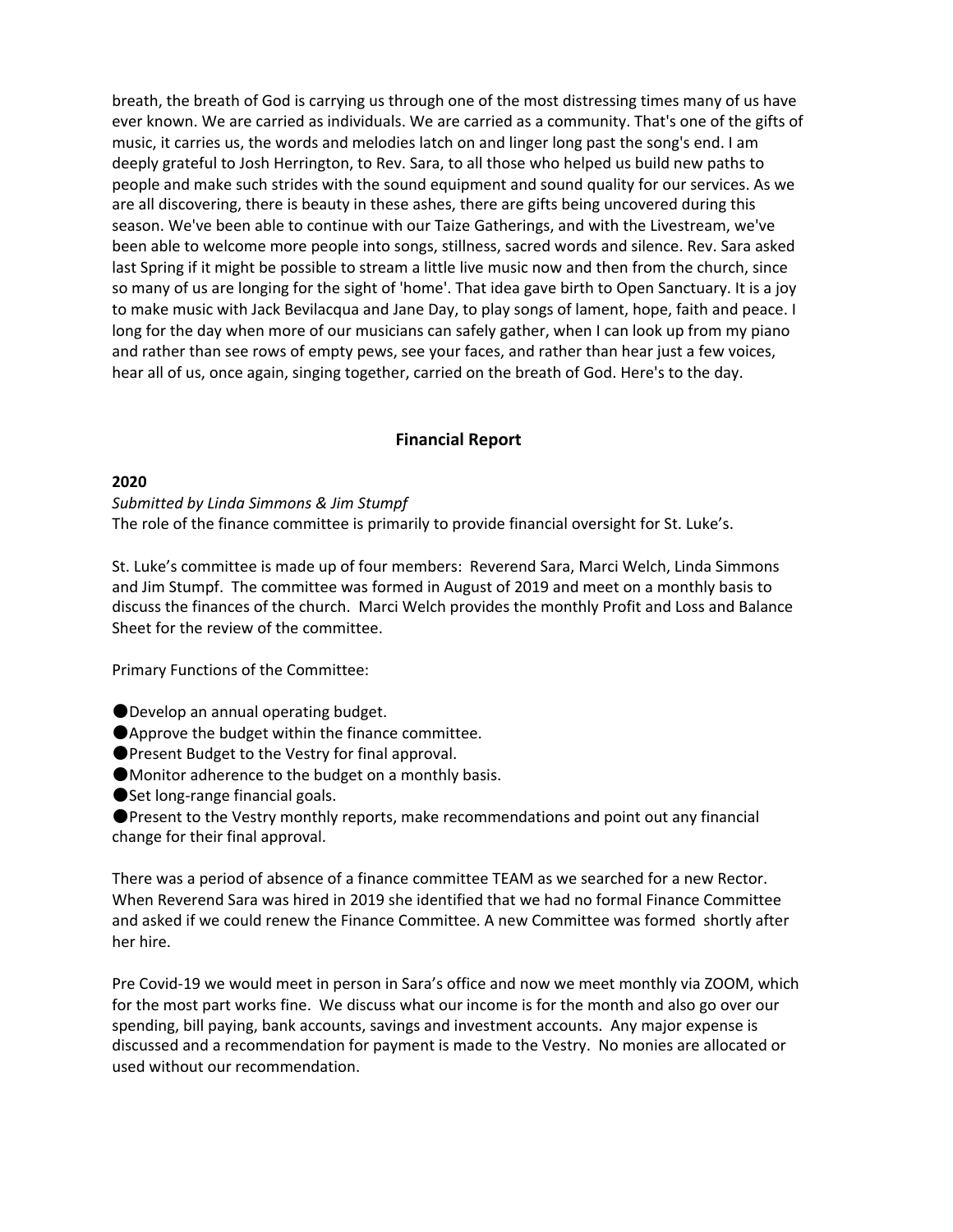It has been several years since St. Luke's has had a formal audit. We had plans to Audit Swap information with another Episcopal Church, but Covid-19 forced us to cancel this exchange. We are making plans for a professional audit in 2021.

As you know we have a community of wonderful parishioners at St. Luke's and without their generous gifts we would be in a financial struggle. This year our Stewardship chairs asked for \$115,000.00 an increase of \$12,000.00 over 2019. Our community generously pledged over\$120,000.00 allowing us to pay and increase Reverend Sara's hours, office support and the increase in our DPA.

The Finance Committee will continue to meet monthly during 2021. We would like to welcome our newest member to the committee, Steve Achilles. In addition I would like to thank Linda Simmons who is retiring from the committee. Linda has been instrumental not only on the Finance Committee, but for her work over the years serving on Vestry, Bookkeeper and much more. We appreciate your guidance and knowledge and years of loving service to the Parish of St. Luke's.

## **2020 Diocese of Oregon Bishop Election and Convention**

*Submitted by Sandy Stumpf and Barry Brandt*

### **Election Convention**

We, Barry Brandt and Sandy Stumpf, served as your delegates for the 11th Election Convention for Bishop of the Diocese of Oregon. On August 29, 2020 along with our clergy, Rev. Sara and Dcn. Laurel we cast our votes for our choice among the four well qualified clergy standing for election to this post.

The Rev. Diana Akiyama, who was the first Japanese-American female priest and ordained in Eastern Oregon was selected on the 2nd ballot. The Rev. Akiyama has served since 1988 in Oregon, California, and Hawaii. She also has served nationally on committees for Presiding Bishop Michael Curry.

All eyes were on Oregon as we were first up for an online election within The Episcopal Church. These brave candidates traversed the length of I-5 to visit the area they would represent. A big shout-out to the people of the diocese who put this together. We also give thanks to Bishop Michael Hanley who has served as Bishop of the Diocese of Oregon since 2010. He retires at the end of January 2021.

#### **2020 Annual Diocesan Convention**

On October 31, 2020, the convention opened with Bishop Michael Hanley's prayer of blessing following an interlude of sacred music. Historically this was the first electronic convention for the Episcopal Church nationally. The nation's eyes were upon the proceedings which went very well.

Three hundred and seventeen participants gathered to make appointments to the Board of Trustees, the Diocesan Counsel, the standing committee, Trinity Cathedral and Camp Retreat Board. Resolutions on Anti-Racism training, reconciliation and Budget were made by electronic voting. We were dismissed with the feeling that this next year our diocese will be well served.